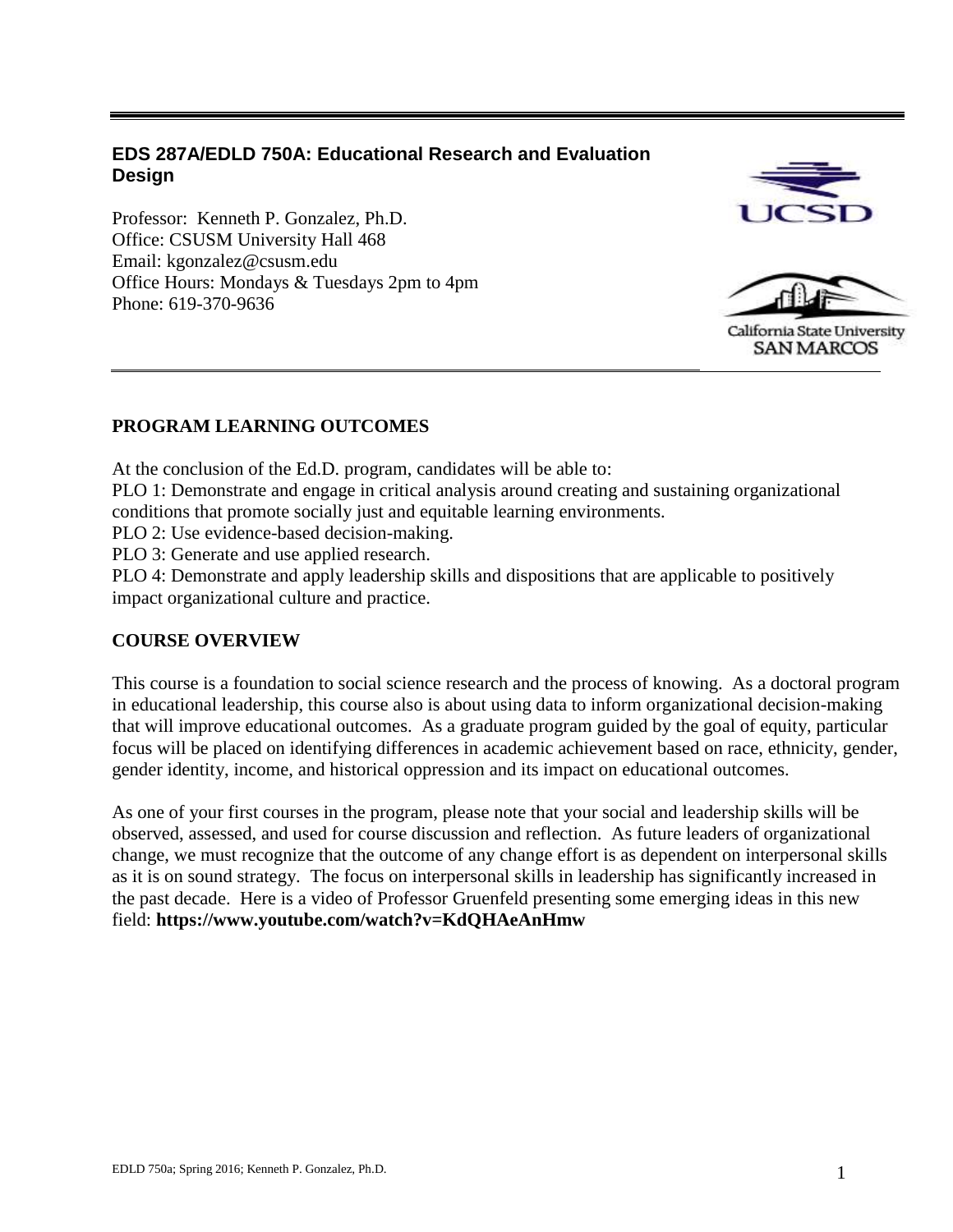## **Course Assignment**

There is one major assignment for this course: The Component One Assignment, which is designed to develop your *research logic skills*. There are, at least, two sets of questions you must answer to warrant a research study: (1) What educational problem or challenge deserves our attention? And, what *evidence* do you have to support your claim that this educational problem or challenge deserves our attention? (2) What are the underlying factors that contribute to or influence the perpetuation of this educational challenge or problem? And, what gaps, inaccuracies, disagreements exist in the scholarly literature about such factors? The first assignment, the Component One Assignment, addresses the questions in number 1. You will answer the second question in your EDS 287B/EDLD 750B class.

## **Component One Assignment:**

This assignment is intended to help you clarify an educational problem or challenge and establish compelling evidence that it warrants study. This assignment corresponds to the first component of increasing student success (Gonzalez, 2009), which involves answering the "what's wrong" question. This assignment involves identifying your lag and lead measures: "A lag measure is the measurement of a result that you are trying to achieve. We call them lag measures because by the time you get the data the result has already happened; they are always lagging. Lead measures are different; they foretell the result. First, a lead measure is predictive, meaning that if the lead measure changes, you can predict that the lag measure also will change. Second, a lead measure is influenceable; it can be directly influenced by an individual or team (McCheasney, Covey, & Huling, 2012, p. 46)." A rubric is found below to indicate expectations for the quality of your assignment and grading.. Finally, each student will conduct a presentation for her/his cohort based on this assignment. The presentation should be no more than 8 minutes. The presentation should be engaging, easy to follow, and address the rubric below. Students must submit a 5 -6 page narrative, data displays, and presentation materials or slides to complete this assignment.

## **RUBRIC FOR COMPONENT ONE ASSIGNMENT**

**A high quality product** would include a well-written 5 - 6 page narrative (excluding data displays) with the following characteristics:

(1) a clear, logical, and compelling argument that an education problem or challenge exists that is worthy of study,

(2) evidence that supports the compelling nature of this educational problem or challenge,

(3) an appendix that includes a comprehensive list of relevant lagging indicators,

(4) clear, simple, and engaging data displays that summarize trend data for lagging indicators,

(5) an appendix that includes a comprehensive list of relevant leading indicators that align with major lagging indicators,

(6) clear, simple, and engaging data displays that summarize trend data for leading indicators.

With regard to course grade, a highly effective written product would be equal to an A or A-. The score would be a range from 8 to 10.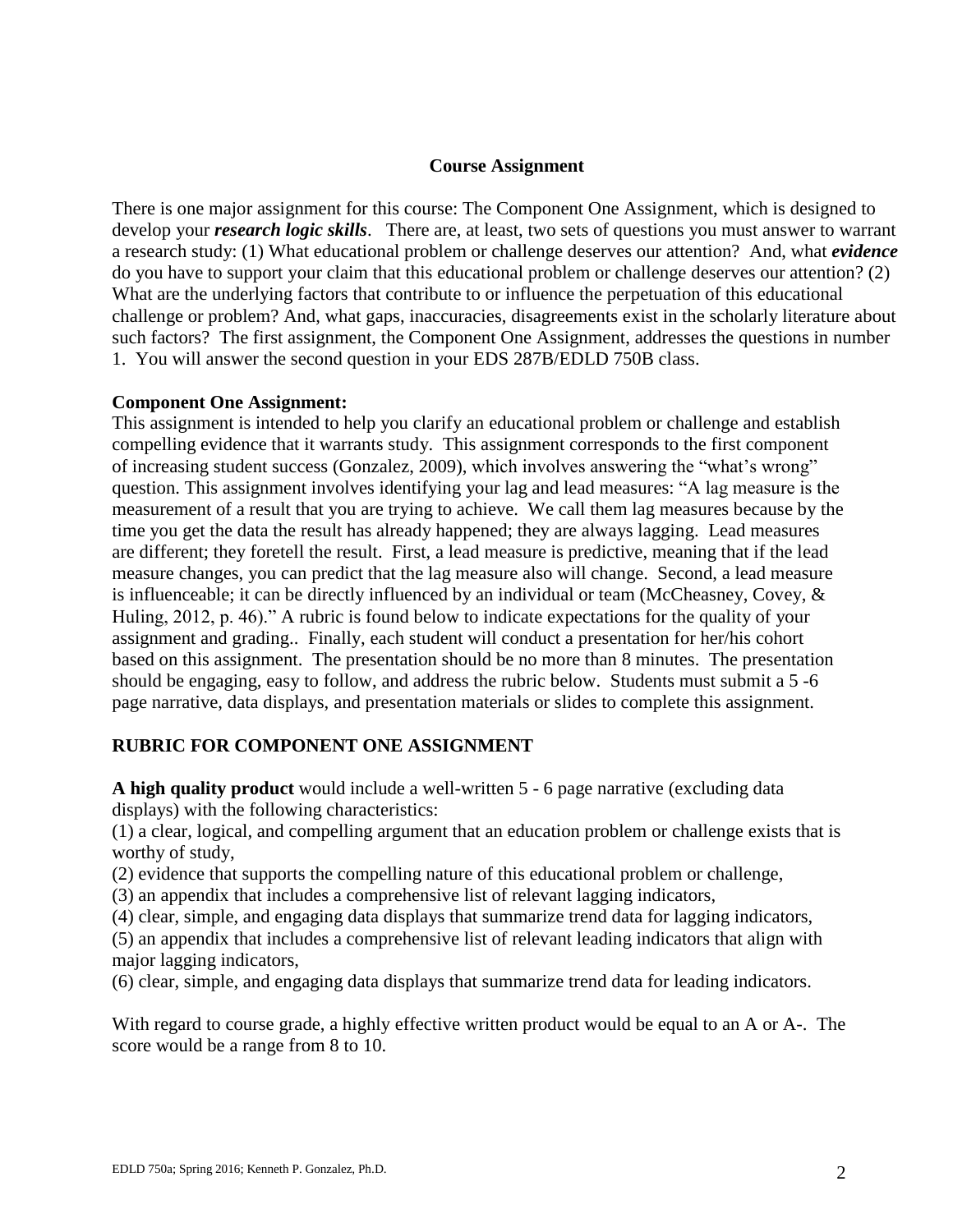**A minimally acceptable product** would include a 5 - 6 page narrative (excluding data displays) with the following characteristics:

(1) a clear, logical, and compelling An argument that is summarized, but is lacking with regard to clarity, logic, and/or not compelling.

(2) insufficient evidence that supports the compelling nature of this educational problem or challenge,

(3) an appendix that includes of relevant lagging indicators, but not comprehensive,

(4) data displays that summarize trend data for lagging indicators, but not clear, simple, or engaging

(5) an appendix that includes a list of relevant leading indicators that align with major lagging indicators, but not comprehensive,

(6) data displays that summarize trend data for leading indicators, but not clear, simple, or engaging.

With regard to course grade, a highly effective written product would be equal to an B or A-. The score would be a range from 6 to 7.

*An unacceptable assignment: A product missing any of the elements in "A minimally acceptable guide." (See above.). The student would need to revise and resubmit this assignment. If acceptable, a student would receive a grade no higher than a B.*

# **The Assignment described below is for your EDS 287B/EDLD 750B class:**

# **Underlying Factors Assignment:**

Each student will develop a summary of the underlying factors contributing to his/her area of interest (focused literature review). This assignment requires that you critically review what is known about why a problem persists. The Underling Factors Assignment corresponds to the second component of increasing student success (Gonzalez, 2009), which involves answering the "why" question. The method and process for developing your underlying factors assignment will be discussed in class. A draft rubric is found below to indicate expectations.

**A highly effective underlying factors assignment** would include the following characteristics: (1) a comprehensive list of the major underlying factors related to your area of interest/topic, (2) a robust reference list of the research studies (articles) providing evidence of each underlying factor, (3) a clear and easy to follow discussion of the underling factors found and the methods used in each study, (4) a concept model that summarizes your area of interest/topic, underlying factors, methods used. A concept model is a one-page visual representation of an idea or set of ideas. With regard to course grade, a highly effective guide would be equal to an A or A-. The score would be a range from 8 to 10.

**A minimally effective underlying factors assignment** would include the following characteristics: (1) a list of the major underlying factors related to your area of interest/topic, (2) a reference list of the research articles providing evidence of each underlying factor, (3) a discussion of the underling factors found and the methods used in each study, (4) a concept model that summarizes your area of interest/topic, underlying factors, methods used. I will share different approaches to constructing a concept model in class. A concept model is a one-page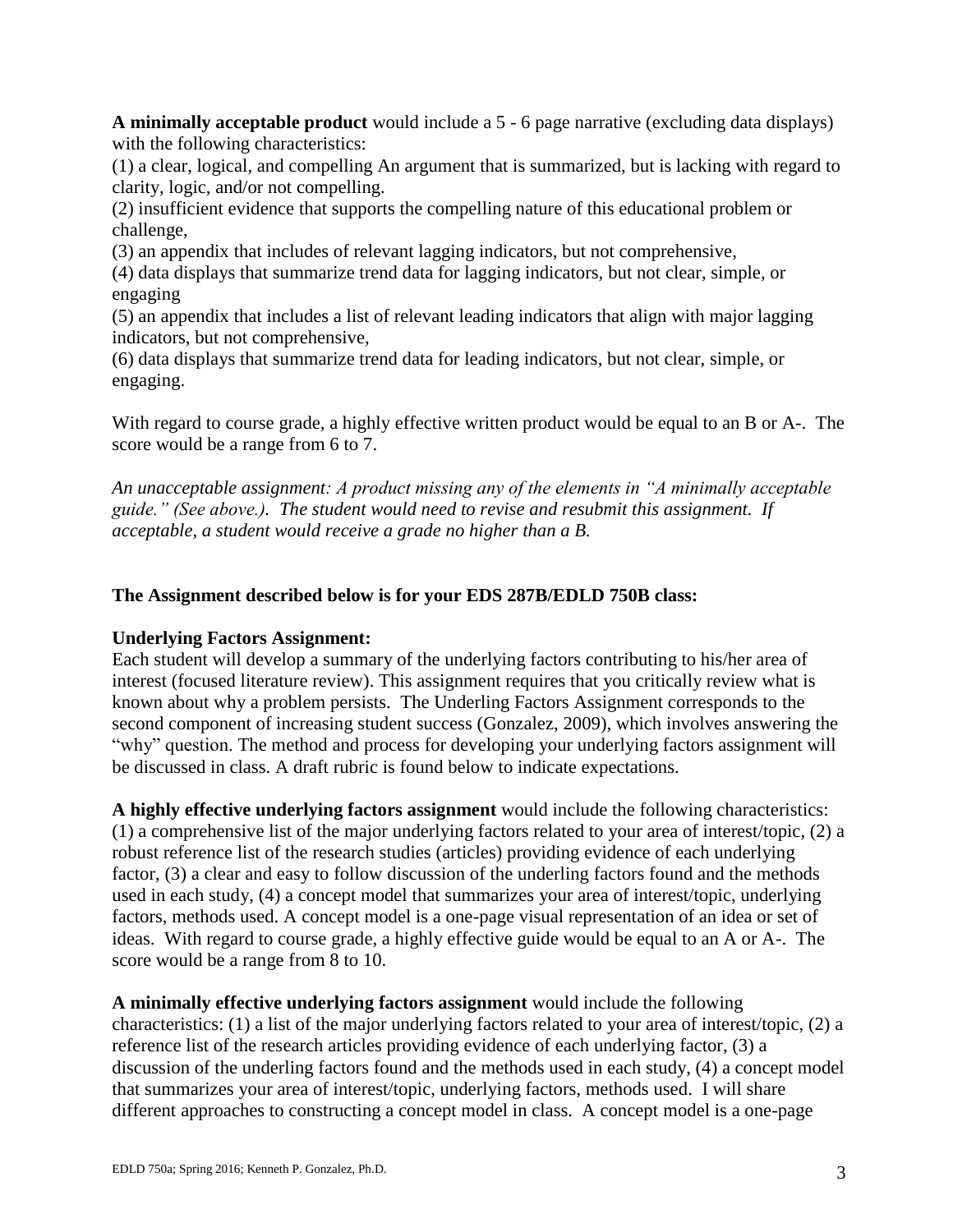visual representation of an idea or set of ideas. With regard to course grade, a minimally effective guide would be equal to an B or B-. The score would be a range from 6 to 7.

**An unacceptable underlying factors assignment: A product missing any of the elements in "A minimally acceptable underlying factors assignment." (See above.). The student would need to revise and resubmit this assignment. If acceptable, a student would receive a grade no higher than a B.**

# **RUBIC FOR EFFECTIVE COHORT PARTICIPATION**

**A highly effective participant** would display for the following characteristics: (1) initiates insightful and constructive comments at appropriate times during class; (2) offer comments that are balanced between general impressions, concrete feedback, and thoughtful criticisms; (3) does not dominate the conversation; (4) makes connections among the class topic and other student responses; (5) listens attentively when others present materials, perspectives, as indicated by comments that build on others' remarks; (6) is open to a change in perspective, as indicated by comments that respond to others' remarks. With regard to course grade, a highly effective participant would be equal to an A, A-, or B. The score would be between 7 and 10.

**An unacceptable participant** would display the following characteristics: (1) initiates comments infrequently or during inappropriate times during class; (2) comments offered are not balanced between general impressions, concrete feedback, and thoughtful criticisms; (3) dominates the conversation; (4) infrequently makes connections among the class topic and other student responses; (5) does not listen attentively when others present materials, perspectives, as indicated by comments that build on others' remarks; (6) does not appear to be open to a change in perspective, as indicated by comments that respond to others' remarks. With regard to course grade, an unacceptable participant would be equal to a C or lower. The score would be 6 or below.

# **Your final grade will be based on the following:**

## **Component One Assignment (70%)**

## **Participation (30%)**

Your attendance and active participation online and during face-to-face meetings are essential to achieving the student learning outcomes for this course. Students are expected to come prepared to discuss the readings and to engage in meaningful conversations that support the further development of one's academic and professional voice.

## **CSUSM School of Education Mission**

The mission of the School of Education community is to collaboratively transform education. We:

Create community through partnerships Promote and foster social justice and educational equity Advance innovative, student-centered practices Inspire reflective teaching and learning Conduct purposeful research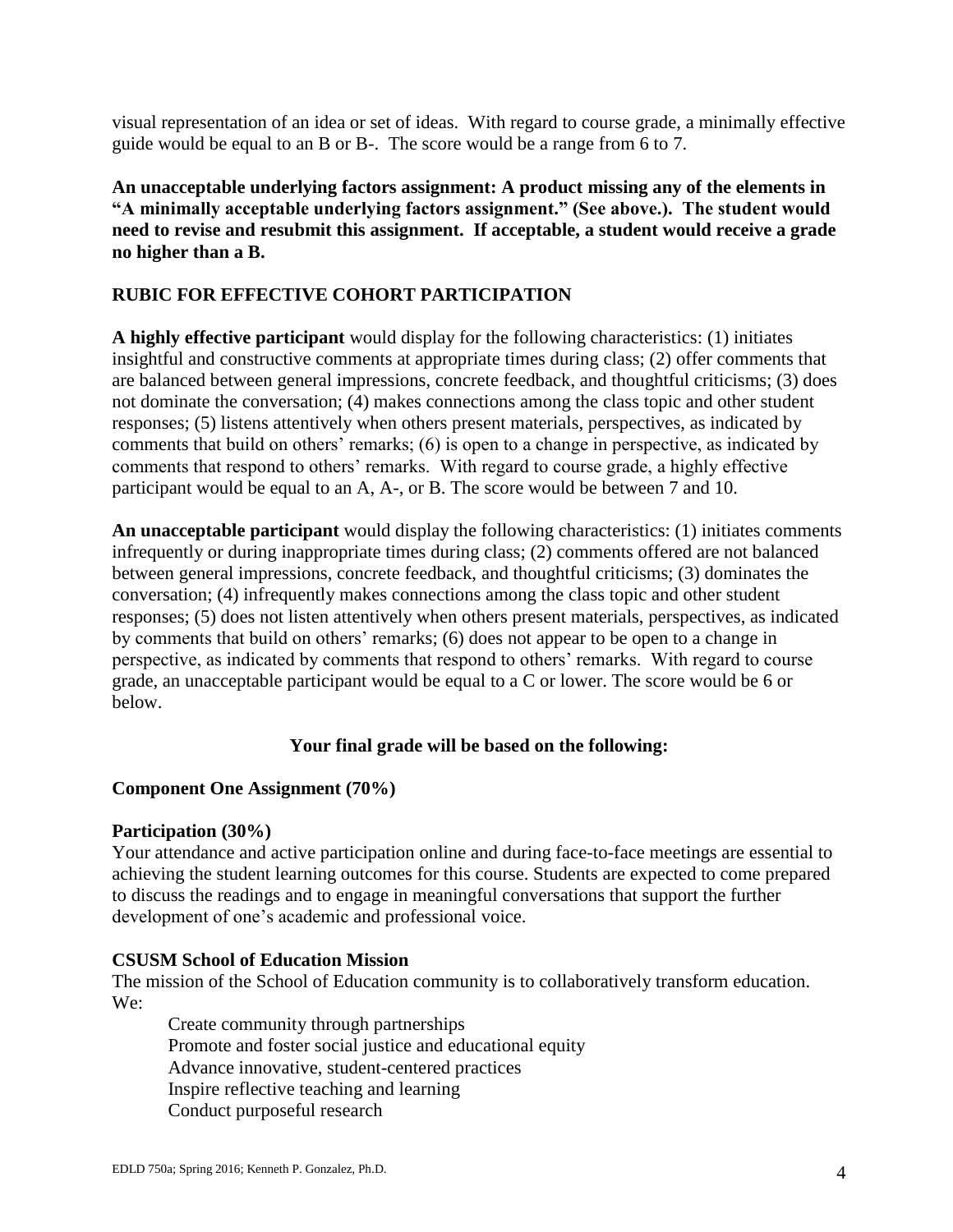Serve the School, College, University and Community

## **Basic Tenets of CSUSM School of Education Conceptual Framework**

- Student centered education
- Research and theory specific to the program field inform practice
- Connections and links between coursework and application
- Strong engagement between faculty and candidates
- Co-teaching clinical practice
- Culturally responsive pedagogy and socially just outcomes

## **CSUSM School of Education attendance policy**

Students *must* participate in 80% of the course sessions to receive credit for this course. Additional absences may further impact the course grade. If the absence is predictable (e.g. professional obligation), the student should inform the instructor ahead of time. If the absence is unanticipated, the student should initiate contact with the instructor as soon as possible. Notification of an absence does not constitute an excuse.

## **CSUSM Accommodation Services**

Students with disabilities requiring reasonable accommodations are approved for services through the Disabled Student Services Office (DSS). This office is located in Craven Hall 5205, and can be contacted by phone at (760) 750-4905 or TTY (760) 750-4909. Students authorized by DSS to receive reasonable accommodations should meet with their instructor.

## **CSUSM Academic Honesty Policy**

"Students will be expected to adhere to standards of academic honesty and integrity, as outlined in the Student Academic Honesty Policy. All written work and oral assignments must be original work. All ideas/materials that are borrowed from other sources must have appropriate references to the original sources. Any quoted material should give credit to the source and be punctuated with quotation marks.

Students are responsible for honest completion of their work including examinations. There will be no tolerance for infractions. If you believe there has been an infraction by someone in the class, please bring it to the instructor's attention. The instructor reserves the right to discipline any student for academic dishonesty in accordance with the general rules and regulations of the university. Disciplinary action may include the lowering of grades and/or the assignment of a failing grade for an exam, assignment, or the class as a whole."

# **OUR LEARNING COMMUNITY**

The following Community Agreements and Teaching/Learning philosophy will serve as the foundational principles by which we relate to each other as we learn together. As a community, we can add specifics to these principles as we need.

## **Community Agreements**

• We speak from our own experience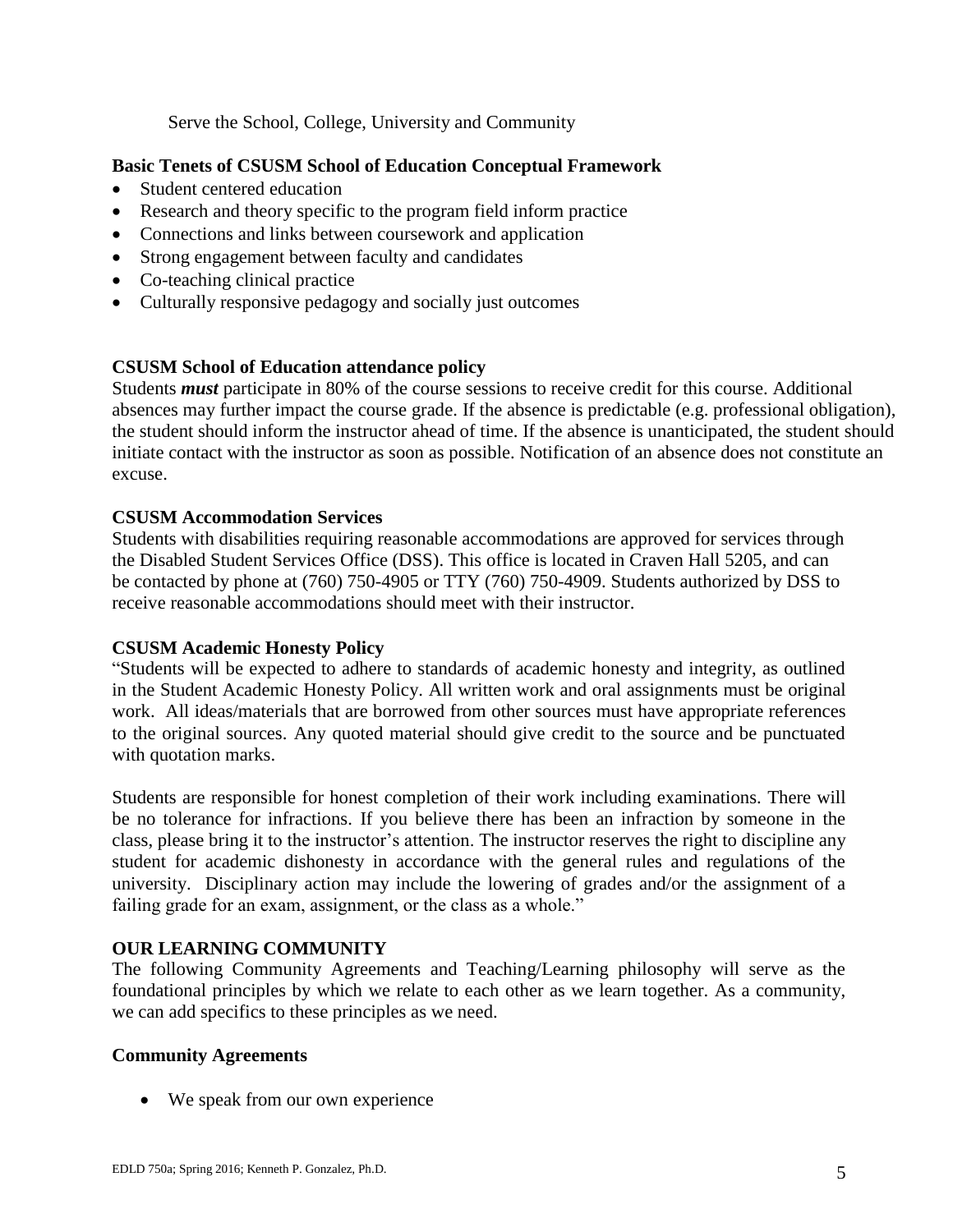- We are open to hearing others
- We share air time
- We are willing to have our thinking challenged
- We respect confidentiality
- We share experiences that are issue focused, not necessarily who said it or where
- Each of us participates using a "value added" approach by expanding upon ideas, providing examples, and/or expressing a different perspective.

## **If you are unable to submit an assignment by the due date, it is your responsibility to contact the instructor before the due date.**

As a doctoral candidate it is critical that you communicate your ideas through multiple formats. The written word is a powerful demonstrator of your knowledge, skills, and disposition. Therefore, we hold high expectations of your performance, and we are committed to providing you with useful and meaningful feedback that will support your learning and continued development as an educational leader.

In general, we believe a doctoral student:

- Completes all assignments on time and demonstrates the ability to summarize, analyze, and/or reflect at sophisticated and complex levels.
- Varies sources of information for assignments, demonstrating high degree of effort in pursuing varied perspectives around important educational issues.
- Completes all the reading assignments and develops thoughtful and thorough responses.
- Produces work that reveals a strong commitment to self-discovery and learning.
- Produces work at a highly professional level in terms of both writing and content.
- Develops a high quality presentation, demonstrating significant learning around a contemporary issue.
- Presents confidently and intelligently, demonstrating effective teaching skills.
- Completes assignments in/out of class with a focus on learning and exploration, pushing him/herself to better understand the profession through quality work.
- Attends every class meeting and is fully engaged during class.
- Pushes him/herself to new understandings by participating in discussions, sharing his/her opinions, and valuing others' perspectives.
- Contributes to the positive environment of the class by respecting all members.

# **COURSE TEXTS AND READINGS**

- $(6<sup>th</sup>)$  edition of The Publication Manual of the American Psychological Association (2010).
- Attinasi, L. (1989). Getting in: Mexican American Student's Perceptions of their College Going Behavior with Implications for Their Freshman Year Experience. <https://www.law.uh.edu/ihelg/monograph/87-4.pdf>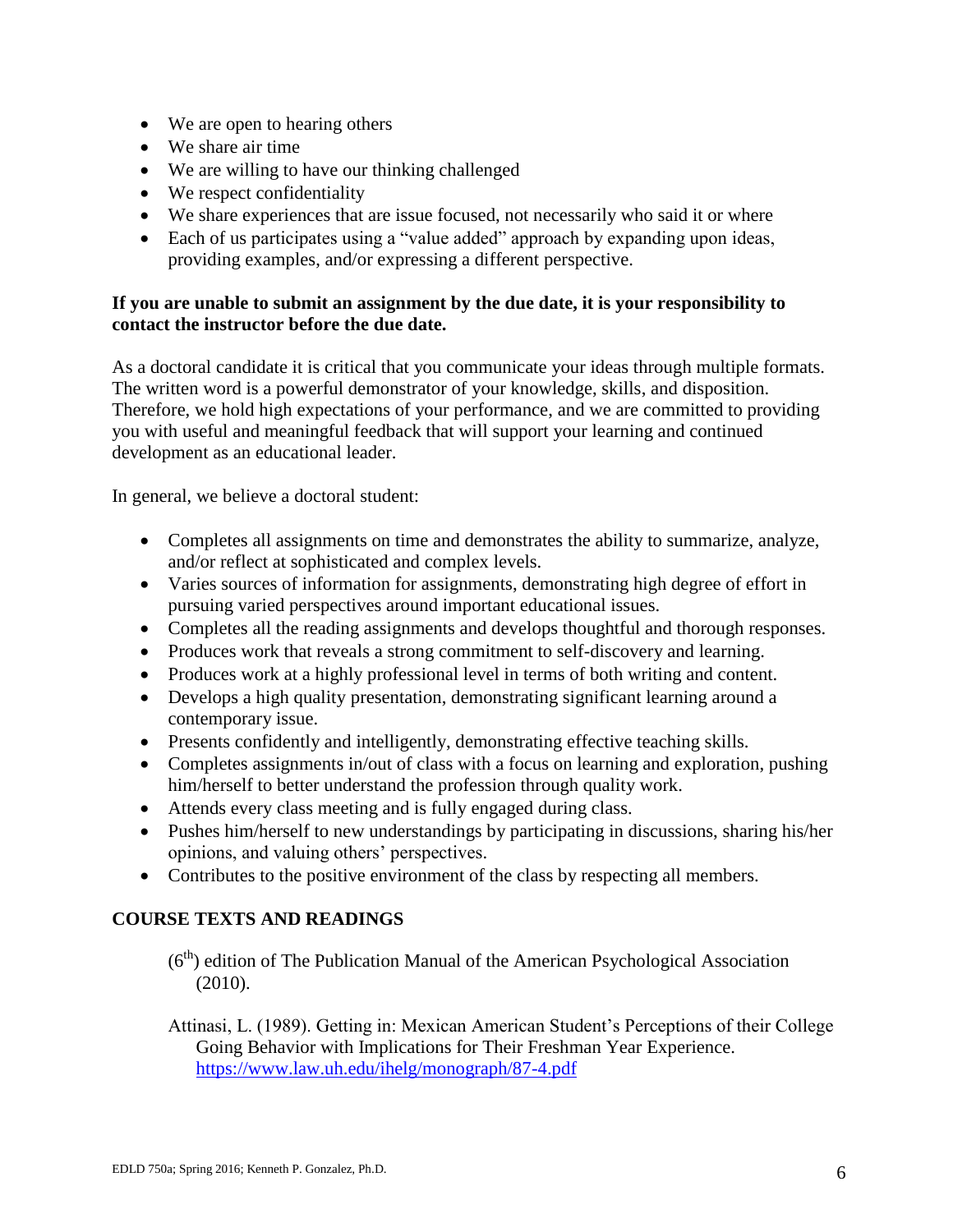- Creswell, J.W. (2008). Educational research: Planning, conducting, and evaluating quantitative and qualitative research (3<sup>rd</sup> Edition). Pearson/Merrill Prentice Hall. NJ
- Stokes, R. & Hewitt, J. P. (1976). Aligning Actions. American Sociological Review. 41, 838-849. [http://www.jstor.org/stable/2094730?seq=1#page\\_scan\\_tab\\_contents](http://www.jstor.org/stable/2094730?seq=1#page_scan_tab_contents)
- Erikson, F. (1986) Qualitative methods in research on teaching. <http://files.eric.ed.gov/fulltext/ED263203.pdf>
- Gonzalez, K. P. (2009). Using data to increase student success: A focus on diagnosis. Lumina Foundation for Education. <http://files.eric.ed.gov/fulltext/ED532376.pdf>
- McCheasney, C., Covey, S., & Huling, J. (2012) The 4 disciplines of execution. New York: FranklinCovey.

| Date                           | <b>Topic/Activity</b>                                                                                   | <b>Reading/Course Assignment</b>                                                                                                                                                                                            | <b>Due Date</b> |
|--------------------------------|---------------------------------------------------------------------------------------------------------|-----------------------------------------------------------------------------------------------------------------------------------------------------------------------------------------------------------------------------|-----------------|
| <b>Session</b><br>1<br>1/5/16  | Overview of Syllabus<br>Introduction/Expectations                                                       |                                                                                                                                                                                                                             |                 |
| <b>Session</b><br>2<br>1/12/16 | Philosophical Foundations   Creswell, Chapter 1<br>of Social Science Research<br><b>Library Session</b> | • Erikson, Qualitative methods in research on<br>teaching (pp. $1-50$ )<br>• Gonzalez, Using Data to Increase Student<br><b>Success</b><br>• Library Session                                                                |                 |
| <b>Session</b><br>3<br>1/19/16 | Intro to Data Analytics<br>Interpersonal Skills and<br>Leadership                                       | • McCheasney, Covey, & Huling, The 4<br>Disciplines of Execution, Chapter 2<br>• Video resource by Professor Gruenfeld on<br>interpersonal skills and leadership:<br>https://www.youtube.com/watch?v=KdQHAe<br><b>AnHmw</b> |                 |
| <b>Session</b><br>4<br>1/26/16 | More on Data Analytics                                                                                  | • Creswell, Chapter 5                                                                                                                                                                                                       |                 |
| <b>Session</b><br>5<br>2/2/16  | • Theory (Structure and<br>Agency)<br>• Underlying Factors                                              | • Creswell, Chapter 3<br>• Stokes and Hewitt, Aligning Actions                                                                                                                                                              |                 |

# **CLASS MEETING SCHEDULE**